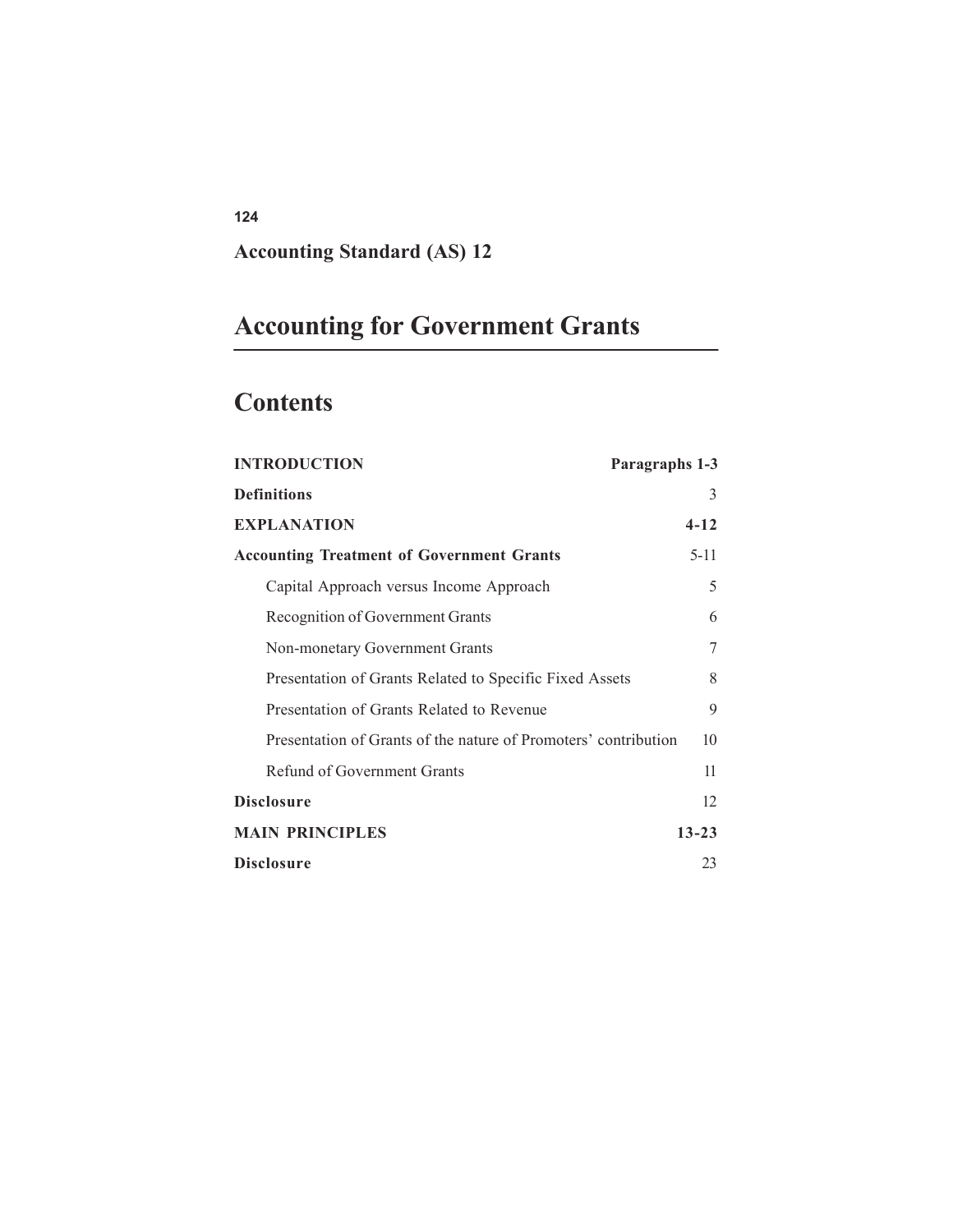## **Accounting Standard (AS) 12**

## **Accounting for Government Grants**

*(This Accounting Standard includes paragraphs set in bold italic type and plain type, which have equal authority. Paragraphs in bold italic type indicate the main principles. This Accounting Standard should be read in the context of the General Instructions contained in part A of the Annexure to the Notification.)*

## **Introduction**

1. This Standard deals with accounting for government grants. Government grants are sometimes called by other names such as subsidies, cash incentives, duty drawbacks, etc.

- 2. This Standard does not deal with:
	- (i) the special problems arising in accounting for government grants in financial statements reflecting the effects of changing prices or in supplementary information of a similar nature;
	- (ii) government assistance other than in the form of government grants;
	- (iii) government participation in the ownership of the enterprise.

#### **Definitions**

*3. The following terms are used in this Standard with the meanings specified:*

*3.1 Government refers to government, government agencies and similar bodies whether local, national or international.*

*3.2 Government grants are assistance by government in cash or kind to an enterprise for past or future compliance with certain conditions. They exclude those forms of government assistance which cannot reasonably have a value placed upon them and transactions with government which cannot be distinguished from the normal trading transactions of the enterprise.*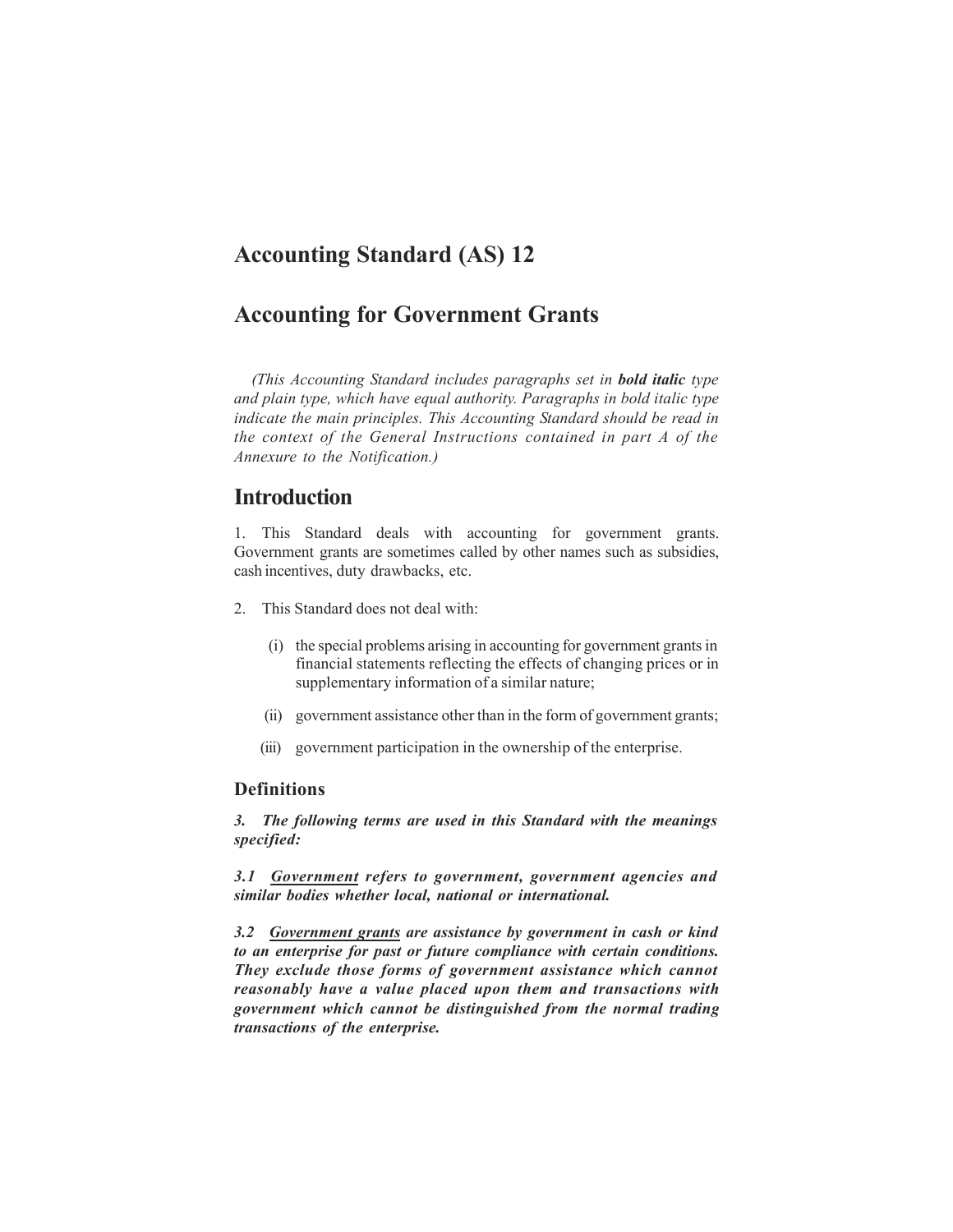## **Explanation**

4. The receipt of government grants by an enterprise is significant for preparation of the financial statements for two reasons. Firstly, if a government grant has been received, an appropriate method of accounting therefor is necessary. Secondly, it is desirable to give an indication of the extent to which the enterprise has benefited from such grant during the reporting period. This facilitates comparison of an enterprise's financial statements with those of prior periods and with those of other enterprises.

#### **Accounting Treatment of Government Grants**

#### *5. Capital Approach versus Income Approach*

5.1 Two broad approaches may be followed for the accounting treatment of government grants: the 'capital approach', under which a grant is treated as part of shareholders' funds, and the 'income approach', under which a grant is taken to income over one or more periods.

- 5.2 Those in support of the 'capital approach' argue as follows:
	- (i) Many government grants are in the nature of promoters' contribution, i.e., they are given with reference to the total investment in an undertaking or by way of contribution towards its total capital outlay and no repayment is ordinarily expected in the case of such grants. These should, therefore, be credited directly to shareholders' funds.
	- (ii) It is inappropriate to recognise government grants in the profit and loss statement, since they are not earned but represent an incentive provided by government without related costs.
- 5.3 Arguments in support of the 'income approach' are as follows:
	- (i) Government grants are rarely gratuitous. The enterprise earns them through compliance with their conditions and meeting the envisaged obligations. They should therefore be taken to income and matched with the associated costs which the grant is intended to compensate.
	- (ii) As income tax and other taxes are charges against income, it is logical to deal also with government grants, which are an extension of fiscal policies, in the profit and loss statement.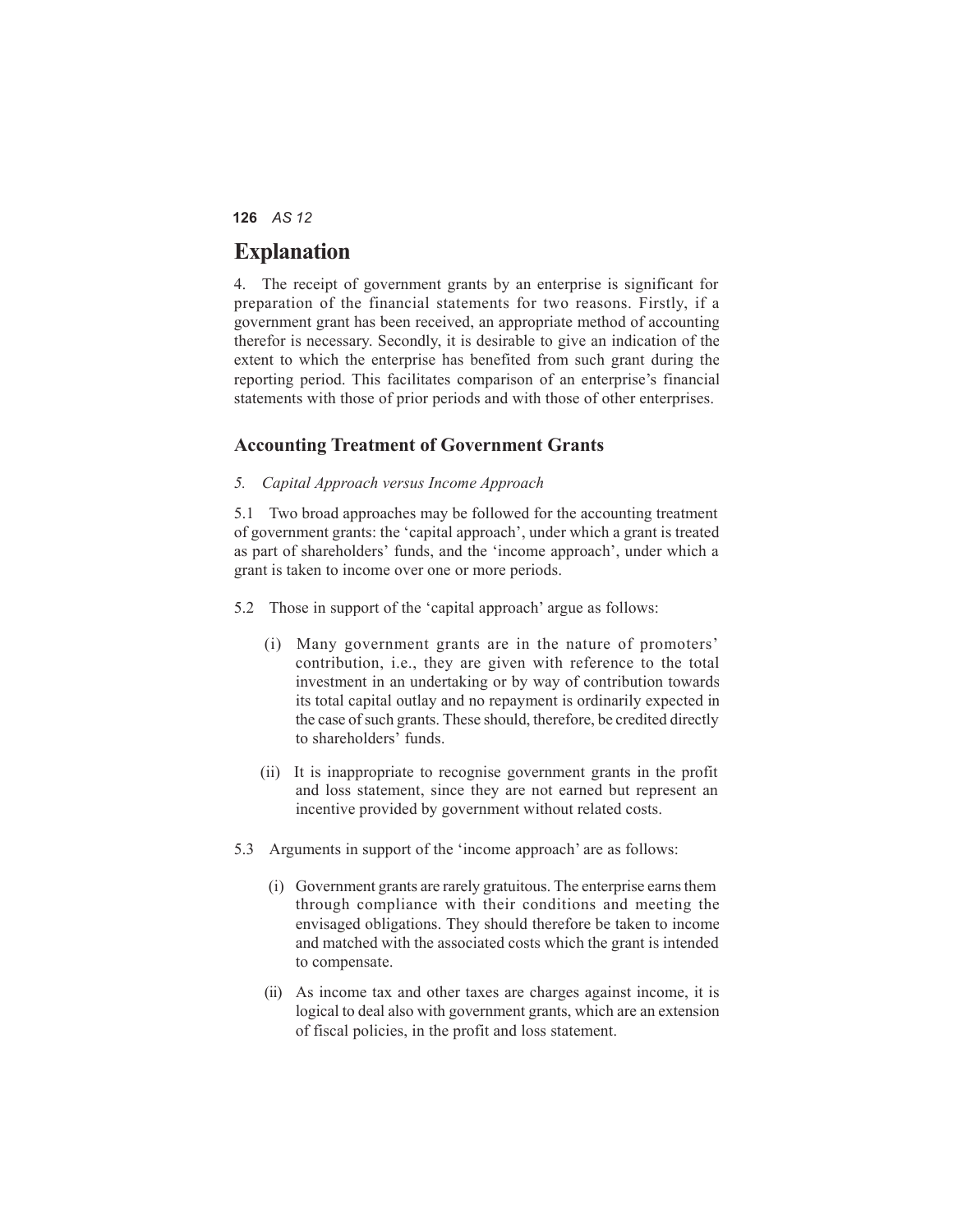(iii) In case grants are credited to shareholders' funds, no correlation is done between the accounting treatment of the grant and the accounting treatment of the expenditure to which the grant relates.

5.4 It is generally considered appropriate that accounting for government grant should be based on the nature of the relevant grant. Grants which have the characteristics similar to those of promoters' contribution should be treated as part of shareholders' funds. Income approach may be more appropriate in the case of other grants.

5.5 It is fundamental to the 'income approach' that government grants be recognised in the profit and loss statement on a systematic and rational basis over the periods necessary to match them with the related costs. Income recognition of government grants on a receipts basis is not in accordance with the accrual accounting assumption (see Accounting Standard (AS) 1, Disclosure of Accounting Policies).

5.6 In most cases, the periods over which an enterprise recognises the costs or expenses related to a government grant are readily ascertainable and thus grants in recognition of specific expenses are taken to income in the same period as the relevant expenses.

#### *6. Recognition of Government Grants*

6.1 Government grants available to the enterprise are considered for inclusion in accounts:

- (i) where there is reasonable assurance that the enterprise will comply with the conditions attached to them; and
- (ii) where such benefits have been earned by the enterprise and it is reasonably certain that the ultimate collection will be made.

Mere receipt of a grant is not necessarily a conclusive evidence that conditions attaching to the grant have been or will be fulfilled.

6.2 An appropriate amount in respect of such earned benefits, estimated on a prudent basis, is credited to income for the year even though the actual amount of such benefits may be finally settled and received after the end of the relevant accounting period.

6.3 A contingency related to a government grant, arising after the grant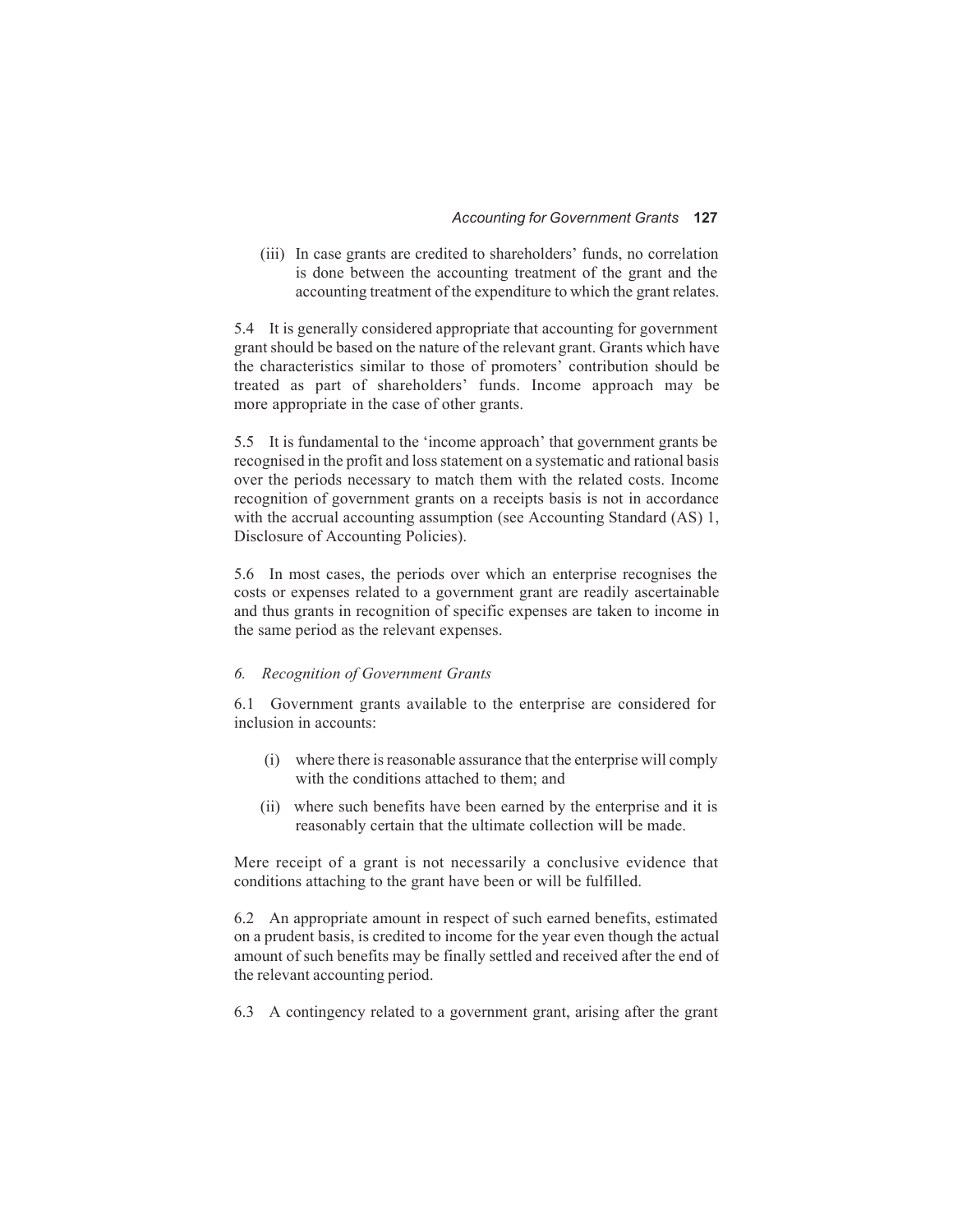has been recognised, is treated in accordance with Accounting Standard (AS) 4, Contingencies and Events Occurring After the Balance Sheet Date.

6.4 In certain circumstances, a government grant is awarded for the purpose of giving immediate financial support to an enterprise rather than as an incentive to undertake specific expenditure. Such grants may be confined to an individual enterprise and may not be available to a whole class of enterprises. These circumstances may warrant taking the grant to income in the period in which the enterprise qualifies to receive it, as an extraordinary item if appropriate (see Accounting Standard (AS) 5, Net Profit or Loss for the Period, Prior Period Items and Changes in Accounting Policies).

6.5 Government grants may become receivable by an enterprise as compensation for expenses or losses incurred in a previous accounting period. Such a grant is recognised in the income statement of the period in which it becomes receivable, as an extraordinary item if appropriate (see Accounting Standard (AS) 5, Net Profit or Loss for the Period, Prior Period Items and Changes in Accounting Policies).

#### *7. Non-monetary Government Grants*

7.1 Government grants may take the form of non-monetary assets, such as land or other resources, given at concessional rates. In these circumstances, it is usual to account for such assets at their acquisition cost. Non-monetary assets given free of cost are recorded at a nominal value.

#### *8. Presentation of Grants Related to Specific Fixed Assets*

8.1 Grants related to specific fixed assets are government grants whose primary condition is that an enterprise qualifying for them should purchase, construct or otherwise acquire such assets. Other conditions may also be attached restricting the type or location of the assets or the periods during which they are to be acquired or held.

8.2 Two methods of presentation in financial statements of grants (or the appropriate portions of grants) related to specific fixed assets are regarded as acceptable alternatives.

8.3 Under one method, the grant is shown as a deduction from the gross value of the asset concerned in arriving at its book value. The grant is thus recognised in the profit and loss statement over the useful life of a depreciable asset by way of a reduced depreciation charge. Where the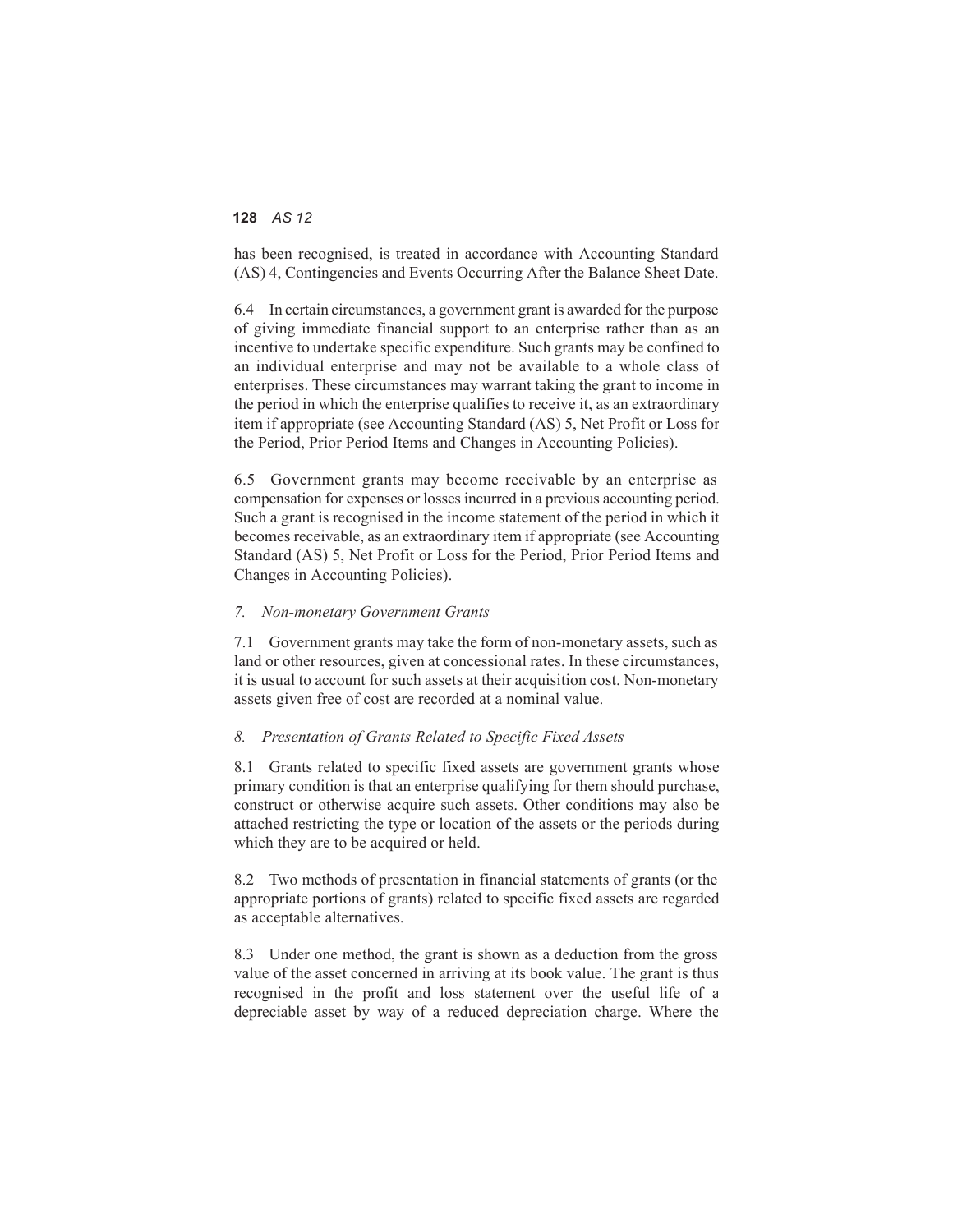whole, or virtually the whole, of the cost of the asset, the asset is shown in the balance sheet at a nominal value.

8.4 Under the other method, grants related to depreciable assets are treated as deferred income which is recognised in the profit and loss statement on a systematic and rational basis over the useful life of the asset. Such allocation to income is usually made over the periods and in the proportions in which depreciation on related assets is charged. Grants related to non-depreciable assets are credited to capital reserve under this method, as there is usually no charge to income in respect of such assets. However, if a grant related to a non-depreciable asset requires the fulfillment of certain obligations, the grant is credited to income over the same period over which the cost of meeting such obligations is charged to income. The deferred income is suitably disclosed in the balance sheet pending its apportionment to profit and loss account. For example, in the case of a company, it is shown after

'Reserves and Surplus' but before 'Secured Loans' with a suitable

8.5 The purchase of assets and the receipt of related grants can cause major movements in the cash flow of an enterprise. For this reason and in order to show the gross investment in assets, such movements are often disclosed as separate items in the statement of changes in financial position regardless of whether or not the grant is deducted from the related asset for the purpose of balance sheet presentation.

#### *9. Presentation of Grants Related to Revenue*

9.1 Grants related to revenue are sometimes presented as a credit in the profit and loss statement, either separately or under a general heading such as 'Other Income'. Alternatively, they are deducted in reporting the related expense.

9.2 Supporters of the first method claim that it is inappropriate to net income and expense items and that separation of the grant from the expense facilitates comparison with other expenses not affected by a grant. For the second method, it is argued that the expense might well not have been incurred by the enterprise if the grant had not been available and presentation

#### *10. Presentation of Grants of the nature of Promoters' contribution*

10.1 Where the government grants are of the nature of promoters' contribution, i.e., they are given with reference to the total investment in an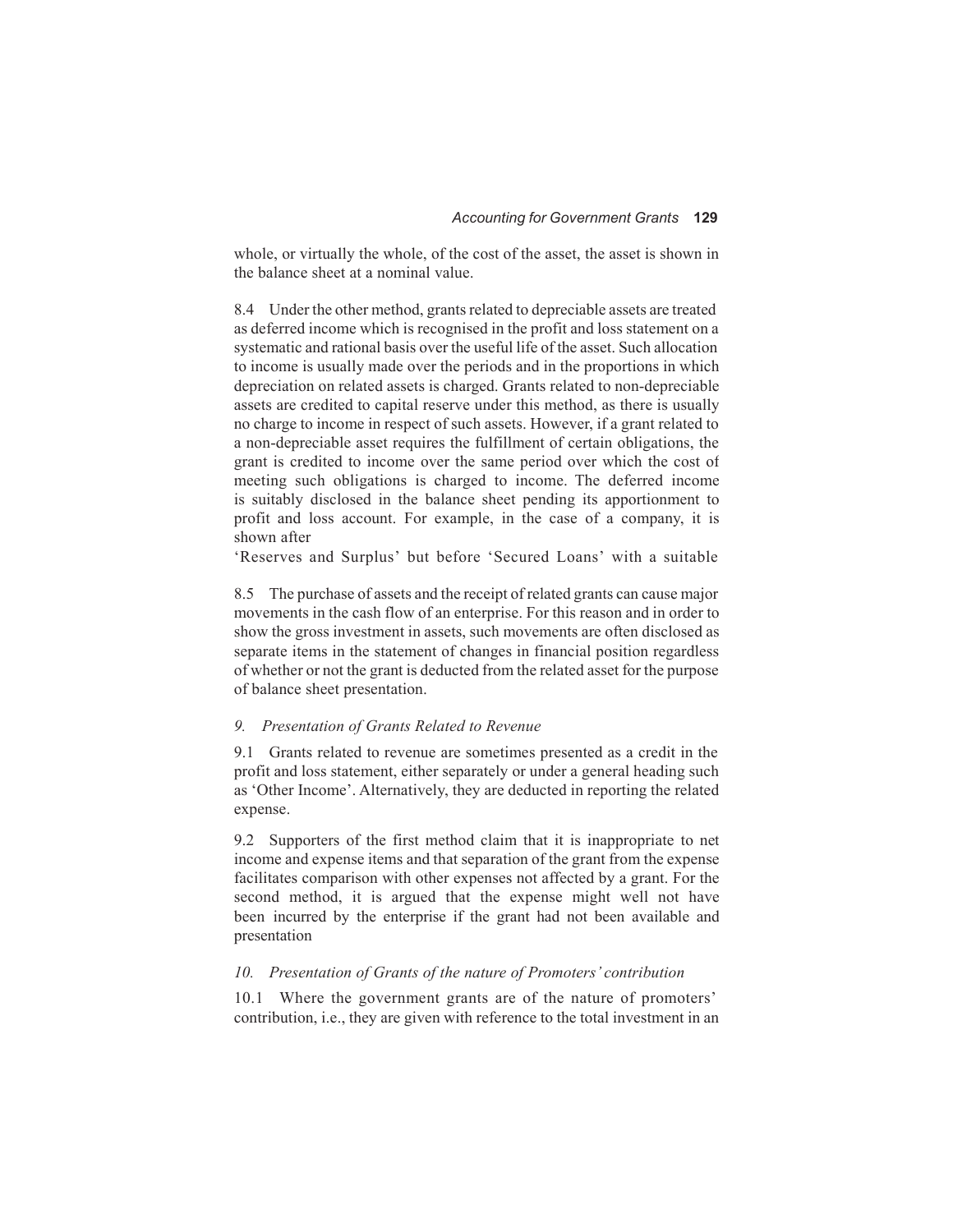undertaking or by way of contribution towards its total capital outlay (for example, central investment subsidy scheme) and no repayment is ordinarily expected in respect thereof, the grants are treated as capital reserve which can be neither distributed as dividend nor considered as deferred income.

#### *11. Refund of Government Grants*

11.1 Government grants sometimes become refundable because certain conditions are not fulfilled. A government grant that becomes refundable is treated as an extraordinary item (see Accounting Standard (AS) 5, Net Profit or Loss for the Period, Prior Period Items and Changes in Accounting Policies).

11.2 The amount refundable in respect of a government grant related to revenue is applied first against any unamortised deferred credit remaining in respect of the grant. To the extent that the amount refundable exceeds any such deferred credit, or where no deferred credit exists, the amount is charged immediately to profit and loss statement.

11.3 The amount refundable in respect of a government grant related to a specific fixed asset is recorded by increasing the book value of the asset or by reducing the capital reserve or the deferred income balance, as appropriate, by the amount refundable. In the first alternative, i.e., where the book value

of the asset is increased, depreciation on the revised book value is provided

11.4 Where a grant which is in the nature of promoters' contribution becomes refundable, in part or in full, to the government on non-fulfillment of some specified conditions, the relevant amount recoverable by the government is reduced from the capital reserve.

#### **12. Disclosure**

12.1 The following disclosures are appropriate:

- (i) the accounting policy adopted for government grants, including the methods of presentation in the financial statements;
- (ii) the nature and extent of government grants recognised in the financial statements, including grants of non-monetary assets given at a concessional rate or free of cost.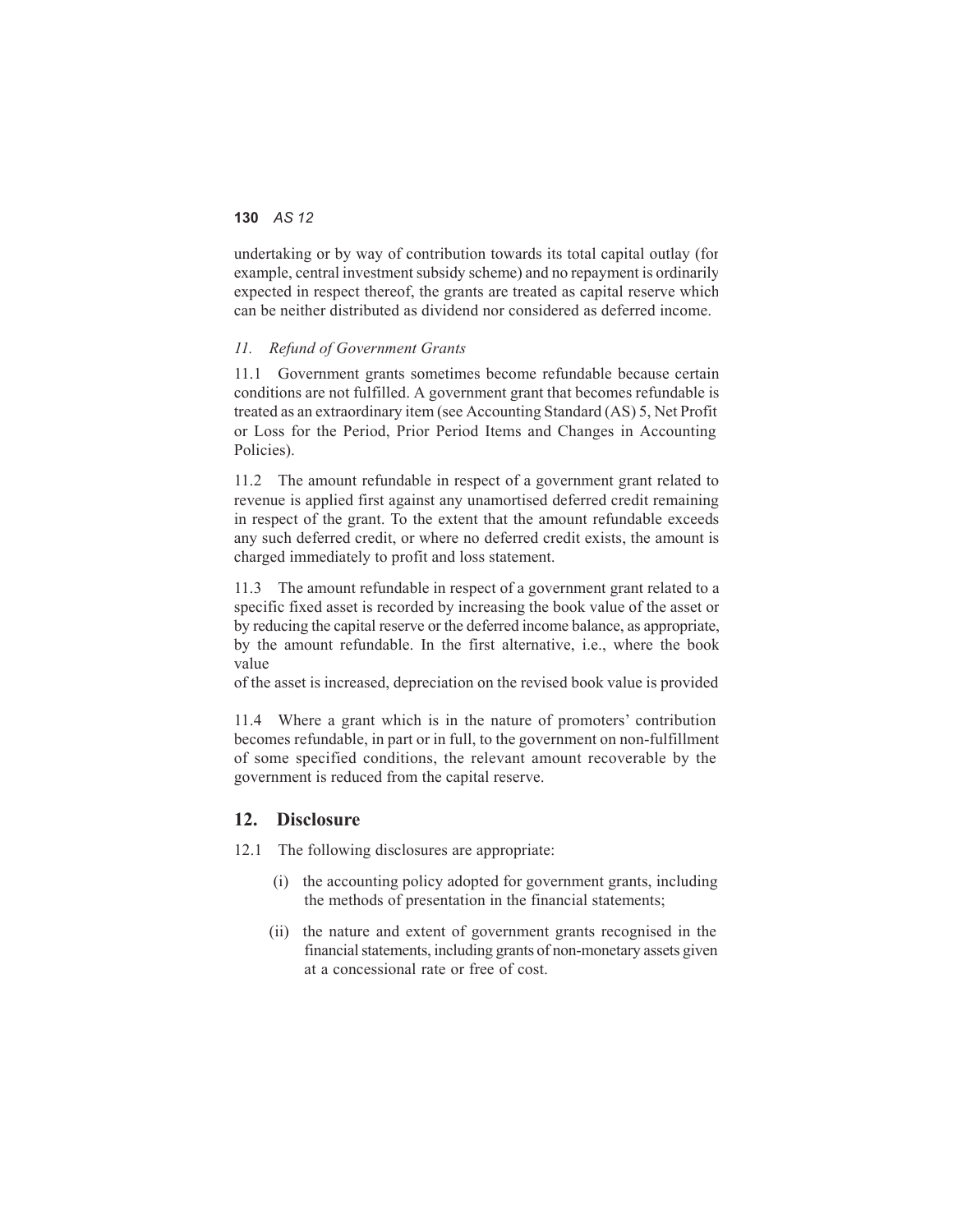## **Main Principles**

*13. Government grants should not be recognised until there is reasonable assurance that (i) the enterprise will comply with the conditions attached to them, and (ii) the grants will be received.*

*14. Government grants related to specific fixed assets should be presented in the balance sheet by showing the grant as a deduction from the gross value of the assets concerned in arriving at their book value. Where the grant related to a specific fixed asset equals the whole, or virtually the whole, of the cost of the asset, the asset should be shown in the balance sheet at a nominal value. Alternatively, government grants related to depreciable fixed assets may be treated as deferred income which should be recognised in the profit and loss statement on a systematic and rational basis over the useful life of the asset, i.e., such grants should be allocated to income over the periods and in the proportions in which depreciation on those assets is charged. Grants related to non-depreciable assets should be credited to capital reserve under this method. However, if a grant related to a non-depreciable asset requires the fulfillment of certain obligations, the grant should be credited to income over the same period over which the cost of meeting such obligations is charged to income. The deferred income balance should be separately disclosed in the financial statements.*

*15. Government grants related to revenue should be recognised on a systematic basis in the profit and loss statement over the periods necessary to match them with the related costs which they are intended to compensate. Such grants should either be shown separately under 'other income' or deducted in reporting the related expense.*

*16. Government grants of the nature of promoters' contribution should be credited to capital reserve and treated as a part of shareholders' funds.*

*17. Government grants in the form of non-monetary assets, given at a concessional rate, should be accounted for on the basis of their acquisition cost. In case a non-monetary asset is given free of cost, it should be recorded at a nominal value.*

*18. Government grants that are receivable as compensation for expenses or losses incurred in a previous accounting period or for the purpose of giving immediate financial support to the enterprise with no further related*